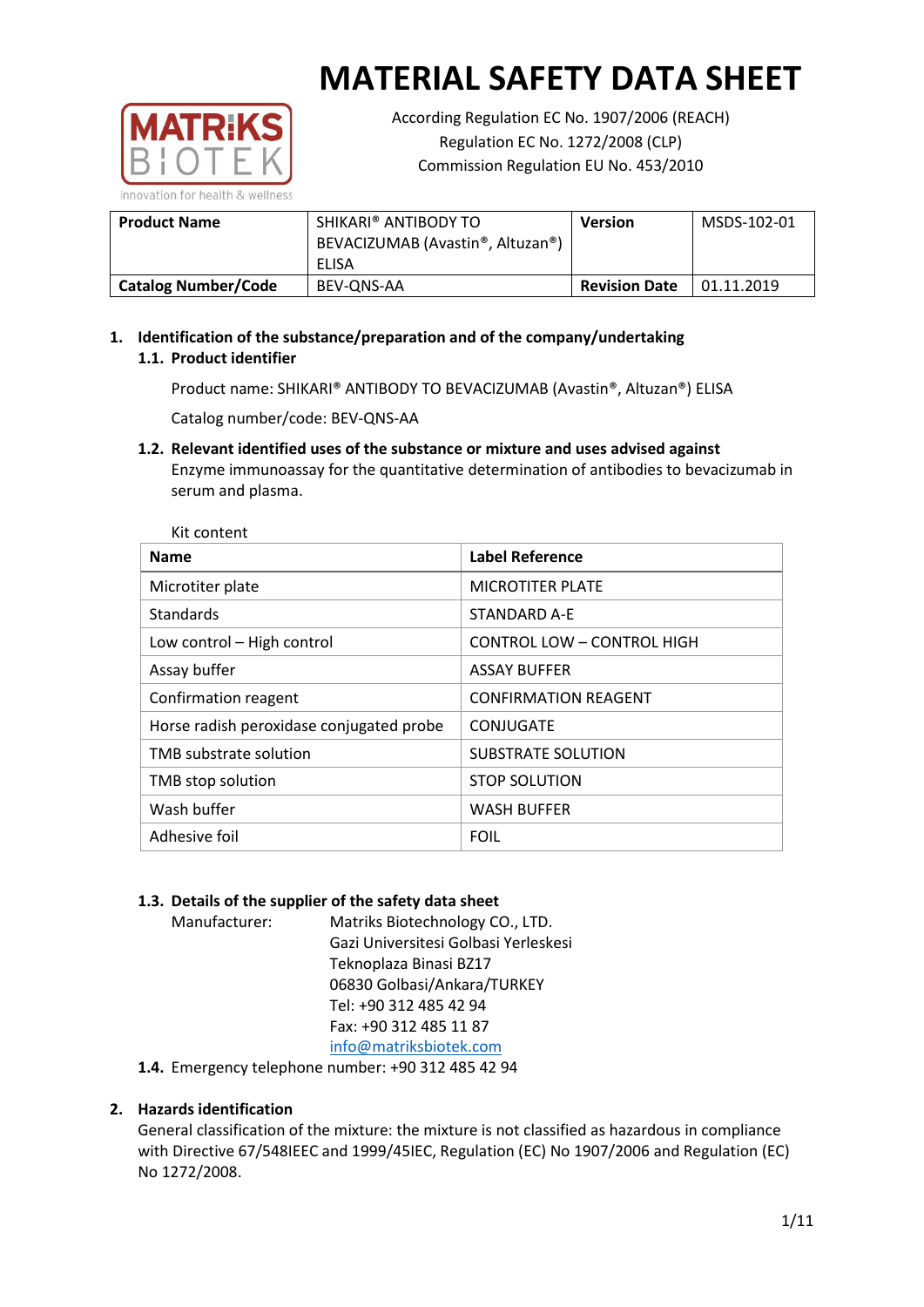

According Regulation EC No. 1907/2006 (REACH) Regulation EC No. 1272/2008 (CLP) Commission Regulation EU No. 453/2010

| <b>Product Name</b>        | SHIKARI® ANTIBODY TO<br>BEVACIZUMAB (Avastin®, Altuzan®)<br>ELISA | <b>Version</b>       | MSDS-102-01 |
|----------------------------|-------------------------------------------------------------------|----------------------|-------------|
| <b>Catalog Number/Code</b> | BEV-ONS-AA                                                        | <b>Revision Date</b> | 01.11.2019  |

## **2.1. Classification of the substance or mixture**

Classification in accordance with 1272/2008IEC (CLP/GHS) not classified as hazardous Classification in accordance with 67/548IEEC and 1999/45IEC (DPD) not classified as hazardous

## **2.2. Label elements**

This product is not under labelling according to Regulation (EC) n. 1272/2008

## **2.3. Other hazards**

Results of PBT and vPvB assessment: The substances in the mixture do not meet the PBT/vPvB criteria according to REACH (content <0,1% w/w), annex XIII; the substances in the mixture are not included in the Candidate List of SVHC.

**Note:** This product is intended for laboratory use by professional uses only. Use appropriate personal protective equipment while working with the reagents provided.

## **3. Composition/information on ingredients**

#### **3.1. Substances**

| <b>Stop Solution</b>                                                                                 |                                                                                                                               |  |
|------------------------------------------------------------------------------------------------------|-------------------------------------------------------------------------------------------------------------------------------|--|
| Ingredient                                                                                           | Hydrochloric Acid (HCL) Index No. 017-002-01-X                                                                                |  |
| CAS No (EC No)                                                                                       | 7647-01-0(231-595-7)                                                                                                          |  |
| Containing Conc. (%)                                                                                 | <5,0* (Dilution is not classified as hazardous<br>according to the European Regulation<br>67/548/EEC and 1272/2008/EC)        |  |
| Classification according to regulation (EC) No 1272/2008 (CLP) (related to the concentrated<br>form) |                                                                                                                               |  |
| Hazard Class and Category Codes(s)                                                                   | Skin Corr. 1B STOT SE 3                                                                                                       |  |
| Hazard Statement Code(s)                                                                             | H314, H335                                                                                                                    |  |
| Pictogram, Signal Word Code(s)                                                                       | GHS05, GHS07, Dgr                                                                                                             |  |
| Specific Conc. Limits, M-factors                                                                     | Skin Corr. 1B; H314: C≥25%<br>Skin Irrit. 2; H315: 10% ≤ C < 25 %<br>Eye Irrit. 2, H319: 10%≤C<25 %<br>STOT SE 3; H355: C≥10% |  |
| Directive 67/548/EEC                                                                                 | C; R34-37: C≥25%<br>Xi; R36/37/38: 10%≤C<25%                                                                                  |  |

#### **3.2. Mixtures**

|  | Standards, Controls, Assay Buffer |  |
|--|-----------------------------------|--|
|--|-----------------------------------|--|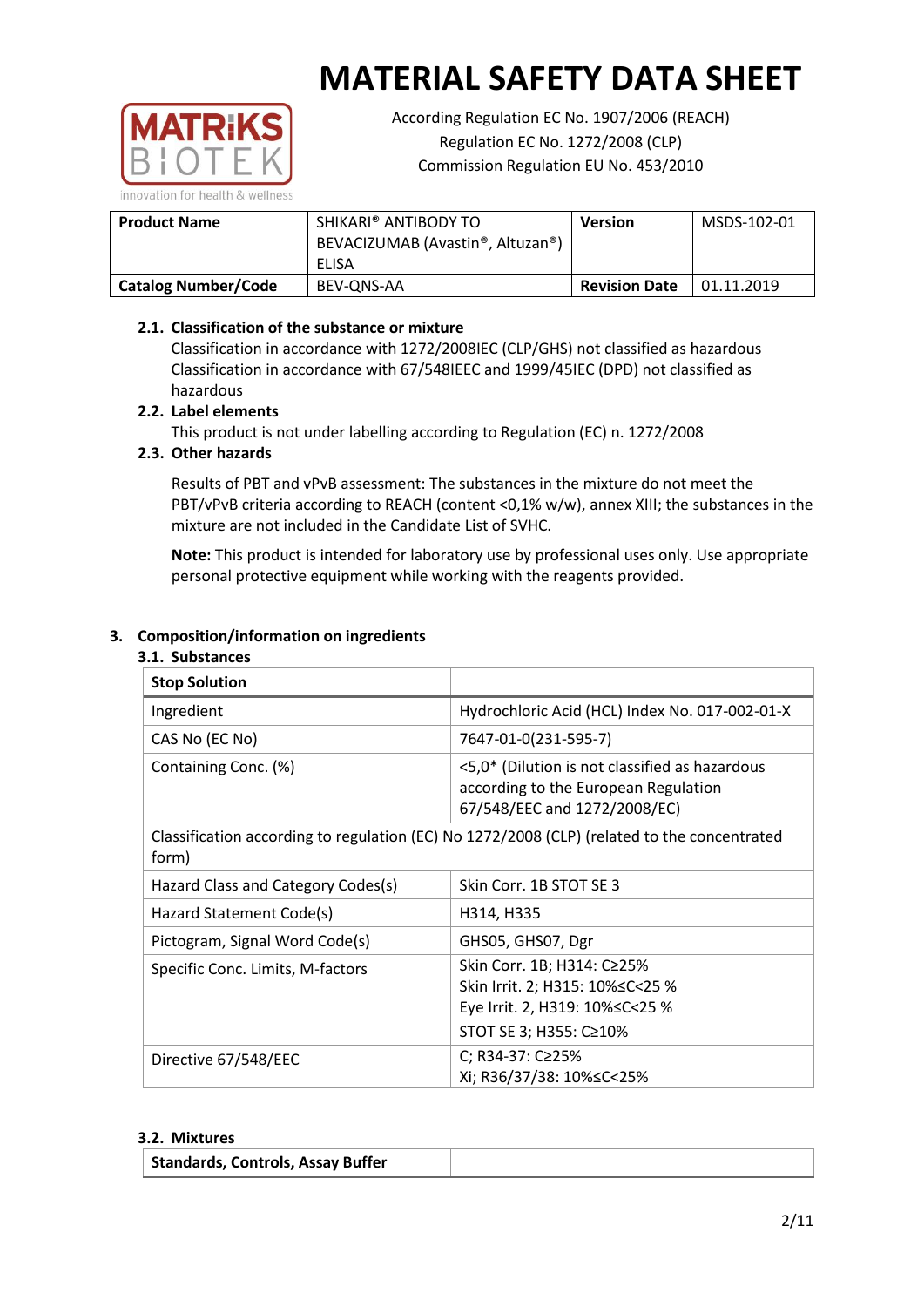

According Regulation EC No. 1907/2006 (REACH) Regulation EC No. 1272/2008 (CLP) Commission Regulation EU No. 453/2010

| <b>Product Name</b>        | SHIKARI® ANTIBODY TO<br>BEVACIZUMAB (Avastin®, Altuzan®)<br>ELISA | <b>Version</b>       | MSDS-102-01 |
|----------------------------|-------------------------------------------------------------------|----------------------|-------------|
|                            |                                                                   |                      |             |
| <b>Catalog Number/Code</b> | BEV-ONS-AA                                                        | <b>Revision Date</b> | 01.11.2019  |

| Ingredient                         | Sodium Azide Index no. 011-004-00-7                                                                                       |
|------------------------------------|---------------------------------------------------------------------------------------------------------------------------|
| CAS No (EC No)                     | 26628-22-8 (247-852-1)                                                                                                    |
| Containing Conc. (%)               | <0,001 % (Dilution is not classified as hazardous<br>according to the European Regulation<br>67/548/EEC and 1272/2008/EC) |
| form)                              | Classification according to regulation (EC) No 1272/2008 (CLP) (related to the concentrated                               |
| Hazard Class and Category Codes(s) | Acute Tox. 2 (oral)                                                                                                       |
|                                    | Acute Tox. 1 (dermal)                                                                                                     |
|                                    | STOT RE 2                                                                                                                 |
|                                    | Acute Aquatic 1                                                                                                           |
|                                    | <b>Aquatic Chronic 1</b>                                                                                                  |
| Hazard Statement Code(s)           | H300, H310, H373, H400, H410                                                                                              |
| Pictogram, Signal Word Code(s)     | GHS06, GHS08, GHS09                                                                                                       |
| Specific Conc. Limits, M-factors   | M-Factor-Aquatic Acute:1                                                                                                  |
| Directive 67/548/EEC               | R23/24/25-36/37/38-50/53                                                                                                  |

| Conjugate                                                                                            |                                                                                                                           |
|------------------------------------------------------------------------------------------------------|---------------------------------------------------------------------------------------------------------------------------|
| Ingredient                                                                                           | Proclin 150 Index no. 613-167-00-5                                                                                        |
|                                                                                                      | Proclin 150 is a mixture of substances of the<br>components, 5-Chloro-2-methyl-4-isothiazolin-3-                          |
|                                                                                                      | one and 2-Methyl-2H -isothiazol-3-one (3:1).                                                                              |
| CAS No (EC No)                                                                                       | 55965-84-9                                                                                                                |
| Containing Conc. (%)                                                                                 | <0,0015% (Dilution is not classified as hazardous<br>according to the European Regulation<br>67/548/EEC and 1272/2008/EC) |
| Classification according to regulation (EC) No 1272/2008 (CLP) (related to the concentrated<br>form) |                                                                                                                           |
| Hazard Class and Category Codes(s)                                                                   | Acute Tox. 3                                                                                                              |
|                                                                                                      | Skin Corr. 1B                                                                                                             |
|                                                                                                      | Skin Sens. 1                                                                                                              |
|                                                                                                      | Acute Aquatic 1                                                                                                           |
|                                                                                                      | <b>Aquatic Chronic 1</b>                                                                                                  |
| Hazard Statement Code(s)                                                                             | H301, H311, H314, H317, H331, H400, H410                                                                                  |
| Pictogram, Signal Word Code(s)                                                                       | GHS05, GHS07, GHS09                                                                                                       |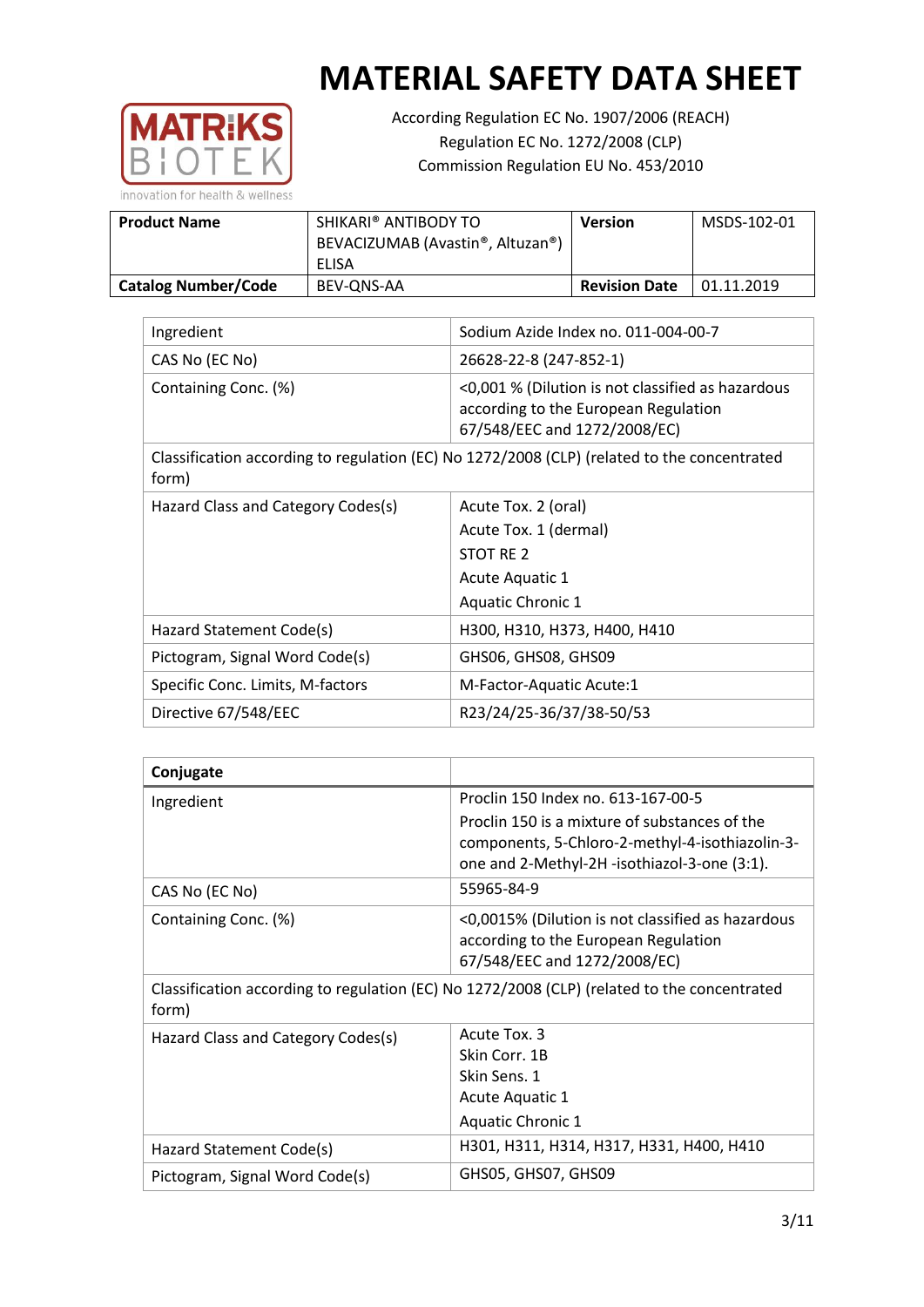

According Regulation EC No. 1907/2006 (REACH) Regulation EC No. 1272/2008 (CLP) Commission Regulation EU No. 453/2010

| <b>Product Name</b>        | SHIKARI® ANTIBODY TO<br>BEVACIZUMAB (Avastin®, Altuzan®)<br>ELISA | <b>Version</b>       | MSDS-102-01 |
|----------------------------|-------------------------------------------------------------------|----------------------|-------------|
| <b>Catalog Number/Code</b> | BEV-ONS-AA                                                        | <b>Revision Date</b> | 01.11.2019  |

| Specific Conc. Limits, M-factors | ≥0,6%: Skin Corr. 1B, H314         |
|----------------------------------|------------------------------------|
|                                  | 0,06 - < 0,6%: Skin Irrit. 2, H315 |
|                                  | 0,06 - < 0,6 %: Eye Irrit. 2, H319 |
|                                  | ≥0,0015 %: Skin Sens. 1, H317      |
|                                  | M-Factor - Aquatic Acute: 10       |
| Directive 67/548/EEC             | T; N R:23/24/25-34-35-50/53        |
|                                  | S: (2-)26-28-36/37/39-45-60-61     |

## **4. First-aid measures**

## **4.1. Description of first aid measures**

General advice: No special measures required. Consult physician in case of complaints. If inhaled: Supply fresh air.

In case of skin contact: Immediately flush skin with plenty of water. Cold water may be used. Remove contaminated clothing and shoes.

In case of eye contact: Check for and remove any contact lenses. Immediately flush eyes with plenty of water for at least 15 minutes. Cold water may be used. If swallowed: Rinse mouth with plenty of water

## **4.2. Most important symptoms and effects, both accurate and delayed**

There are no hazards under normal use conditions. Direct contact with eyes may cause slight and temporary irritation. Swallowing of larger amounts may lead to stomachache, vomiting or diarrhea.

## **4.3. Indication of any immediate medical attention and special treatment needed** No specific therapy known. Use supportive and symptomatic treatment.

## **5. Fire-fighting measures**

## **5.1. Extinguishing media**

Suitable extinguishing media: Water spray, alcohol resistant foam, dry-powder, carbon dioxide

Unsuitable extinguishing media: Direct water stream

- **5.2. Special hazards arising from the substance mixture** To the best of our knowledge, no special hazards can be defined
- **5.3. Advice for fire-fighters** No data available.

## **6. Accidental release measures**

**6.1. Personal precautions, protective equipment and emergency procedures** Wear appropriate protective gloves and clothes.

## **6.2. Environmental precautions**

Dilute with plenty of water. Do not allow to enter sewers/surface or ground water.

**6.3. Methods and materials for containment and cleaning up**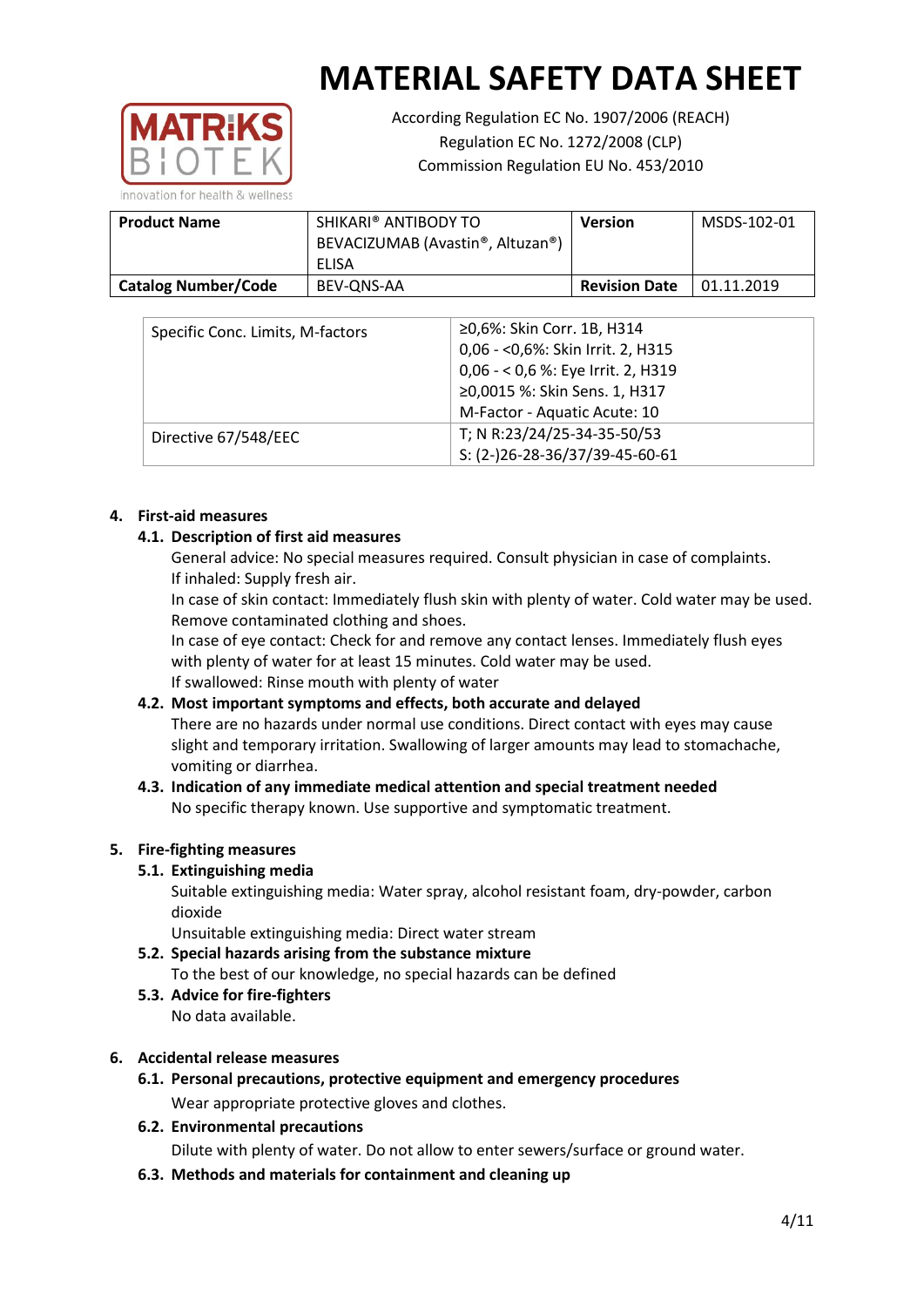

According Regulation EC No. 1907/2006 (REACH) Regulation EC No. 1272/2008 (CLP) Commission Regulation EU No. 453/2010

| <b>Product Name</b>        | SHIKARI® ANTIBODY TO<br>BEVACIZUMAB (Avastin®, Altuzan®)<br>ELISA | <b>Version</b>       | MSDS-102-01 |
|----------------------------|-------------------------------------------------------------------|----------------------|-------------|
| <b>Catalog Number/Code</b> | BEV-ONS-AA                                                        | <b>Revision Date</b> | 01.11.2019  |

Absorb with liquid-binding material (sand, diatomite, acid binders, universal binders, sawdust).

# **6.4. Reference to other sections**

For personal protection see section 8. For disposal see section 13.

## **7. Handling and storage**

## **7.1. Precautions for safe handling**

Use all reagents in accordance with the relevant package insert provided with the product. Do not smoke, eat, drink or apply cosmetics in areas where kit reagents are handled. Wear disposable latex gloves when handling reagents.

Never pipet by mouth and avoid contact of reagents and specimens with skin and mucous membranes.

Handling should be done in accordance with the procedures defined by an appropriate national biohazard safety guideline or regulation.

Use all reagents in accordance with the relevant package insert provided with the product.

## **7.2. Conditions for safe storage, including any incompatibilities**

Store in tightly closed original packages or appropriately labeled alternate vessels. Store in dry, bunded areas. Keep away from direct sunlight and heat sources. Recommended storage temperature: 10-30°C (shipment), 2-8°C (long term storage). Protect from freezing. Keep away from food and drinks. Keep away from acids and heavy metals. Keep out of the reach of children.

### **7.3. Specific end uses**

For EU diagnostic product.

For the rest of the world "Research use only".

## **8. Exposure controls/personel protection**

### **8.1. Control parameters**

Indicative occupational exposure limit ES (2000/39IEC, Directive 2006/15IEC and Directive 2009/161IEC):

| <b>CAS</b> | <b>Substance</b> | Indicative occupational exposure limit |                         |
|------------|------------------|----------------------------------------|-------------------------|
|            | name             |                                        |                         |
| 26628-22-8 | Sodium Azide     | OEL mean (time-weighted 8 h):          | $0,1 \,\mathrm{mg/m^3}$ |
|            |                  | OEL short term (LS min):               | 0,3                     |
|            |                  | Notation: Skin                         |                         |

National work-place occupational exposure limits (only selected lands are displayed):

| <b>CAS</b> | <b>Substance</b> | <b>Occupational exposure limits</b> |  |  |
|------------|------------------|-------------------------------------|--|--|
|            | name             |                                     |  |  |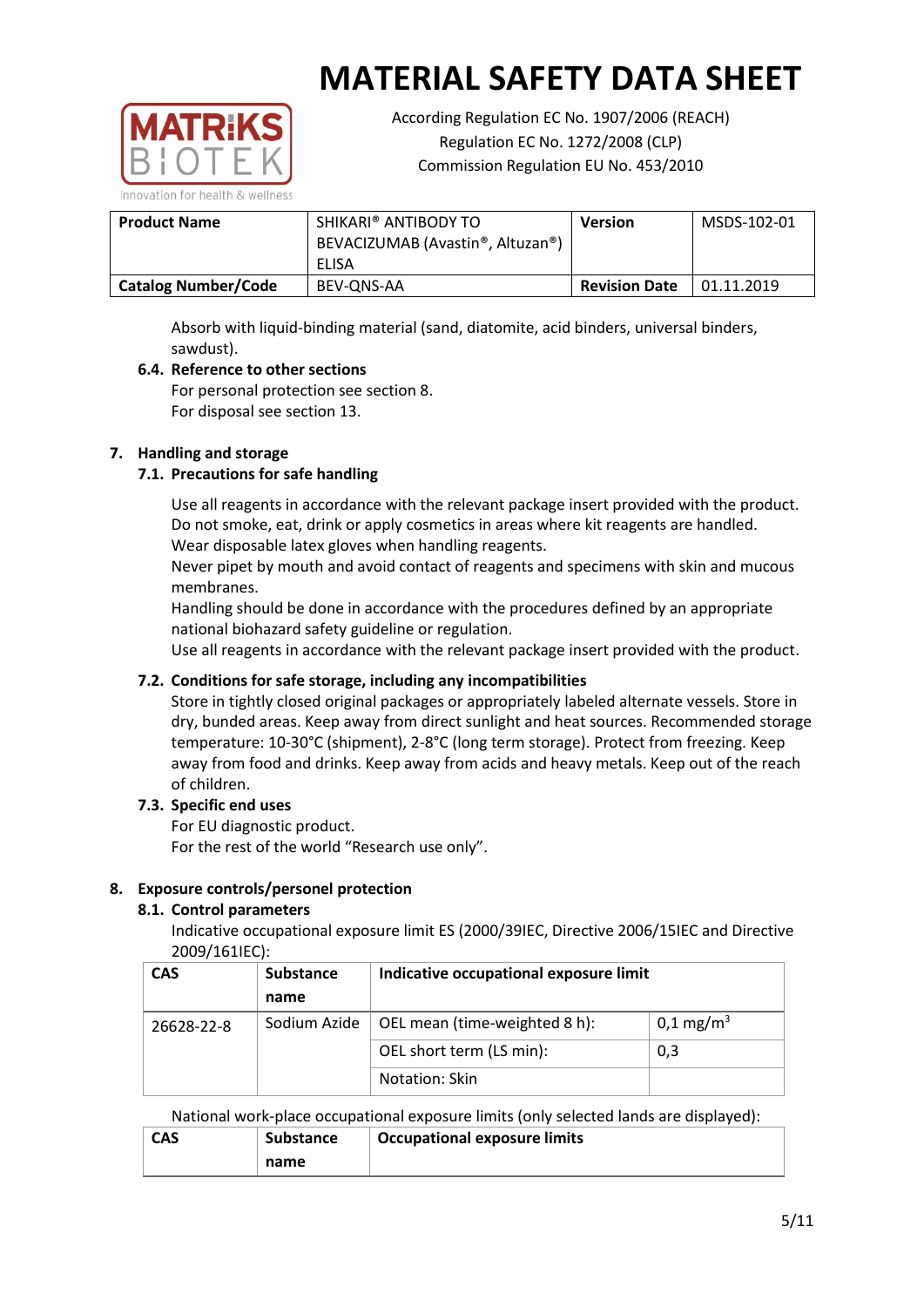

According Regulation EC No. 1907/2006 (REACH) Regulation EC No. 1272/2008 (CLP) Commission Regulation EU No. 453/2010

| SHIKARI® ANTIBODY TO<br><b>Product Name</b><br>BEVACIZUMAB (Avastin®, Altuzan®) |            | <b>Version</b>       | MSDS-102-01 |
|---------------------------------------------------------------------------------|------------|----------------------|-------------|
|                                                                                 | ELISA      |                      |             |
| <b>Catalog Number/Code</b>                                                      | BEV-ONS-AA | <b>Revision Date</b> | 01.11.2019  |

| Sodium Azide<br>26628-22-8 |                         | Turkey                                |                         |  |
|----------------------------|-------------------------|---------------------------------------|-------------------------|--|
|                            |                         | PEL:                                  | $0,1 \,\mathrm{mg/m^3}$ |  |
|                            |                         | NPEL-P:                               | 0,3 mg/m <sup>3</sup>   |  |
|                            | D - absorb through skin |                                       |                         |  |
|                            |                         | I-irritating to mucosa (eye, airways) |                         |  |
|                            |                         | and skin                              |                         |  |
|                            |                         | Government Regulation no.             |                         |  |
|                            |                         | 361/2007 Coll.                        |                         |  |
|                            |                         | Slovakia                              |                         |  |
|                            |                         | NPEL mean:                            | $0,1 \,\mathrm{mg/m^3}$ |  |
|                            |                         | NPEL short-term:                      | 0,3 mg/m <sup>3</sup>   |  |
|                            |                         | Note K: absorbed through skin         |                         |  |
|                            |                         | Regulation 300/2007 Coll. (SK),       |                         |  |
|                            |                         | Appendix 1                            |                         |  |
|                            |                         | Germany                               |                         |  |
|                            |                         | AGW - time weighted mean:             | $0,2 \text{ mg/m}^3$    |  |
|                            |                         | Short -term factor:                   | 2(1)                    |  |
|                            |                         | 1RGS-900                              |                         |  |
|                            |                         | United Kingdom                        |                         |  |
|                            |                         | TWA:                                  | $0,1 \,\mathrm{mg/m^3}$ |  |
|                            |                         | STEL:                                 | 0,3 mg/m <sup>3</sup>   |  |
|                            |                         | France                                |                         |  |
|                            |                         | TWA:                                  | $0,1 \text{ mg/m}^3$    |  |
|                            |                         | STEL:                                 | 0,3 mg/m <sup>3</sup>   |  |

### Other recommended values: not set

| <b>CAS</b> | Substance name $\vert$ OEL - equivalents |                          |
|------------|------------------------------------------|--------------------------|
|            | $\overline{\phantom{0}}$                 | $\overline{\phantom{0}}$ |

Indicative biological limits (Turkey, *432/2003* Coll.): not set

| <b>Substance</b>         | Evaluated as             | Limit values |
|--------------------------|--------------------------|--------------|
| $\overline{\phantom{0}}$ | $\overline{\phantom{0}}$ | -            |

DNEL: not available for the mixture. PNEC: not available for the mixture.

### **8.2. Exposure controls**

General hygiene directives should be considered.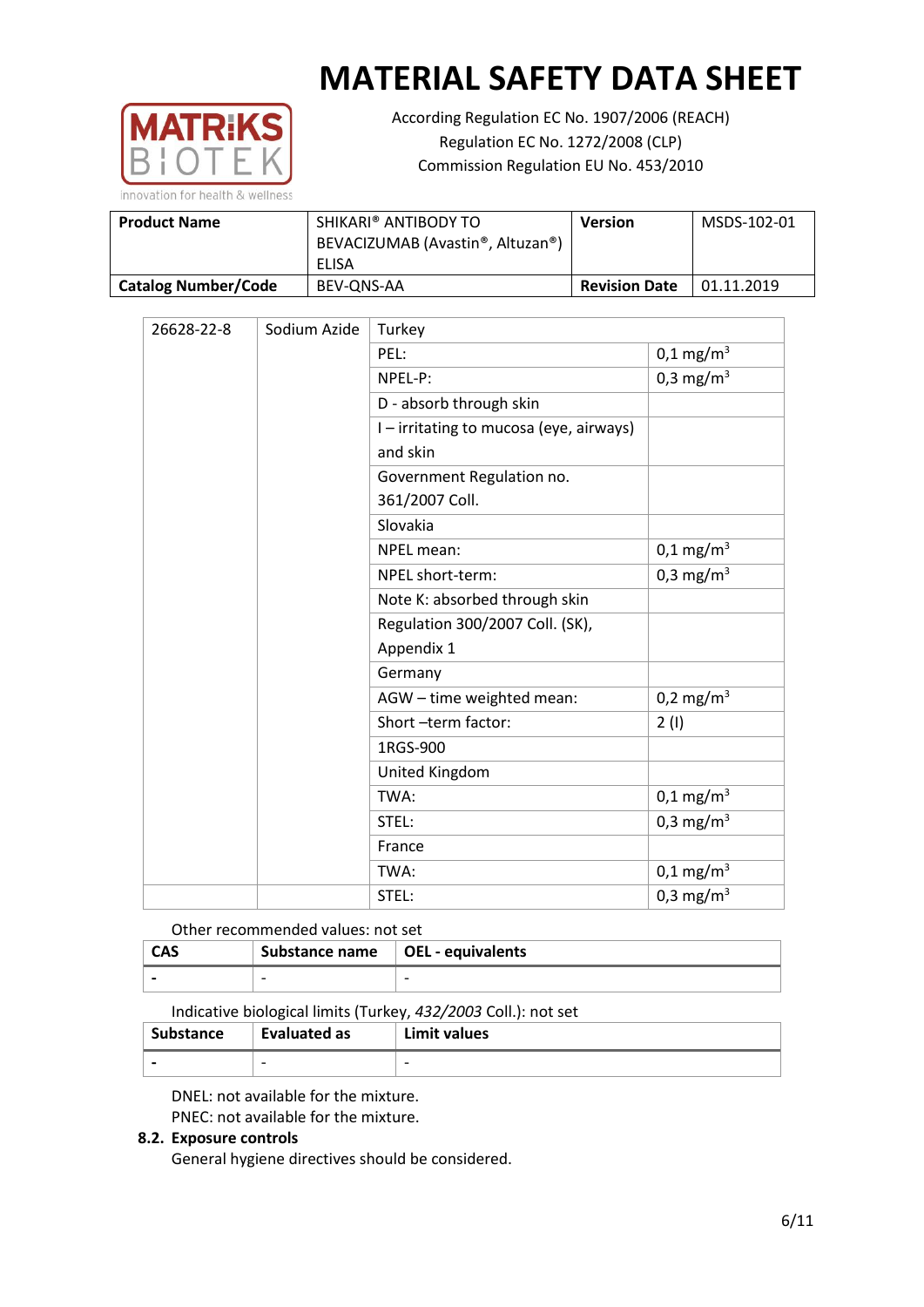

According Regulation EC No. 1907/2006 (REACH) Regulation EC No. 1272/2008 (CLP) Commission Regulation EU No. 453/2010

| <b>Product Name</b>        | SHIKARI® ANTIBODY TO<br>BEVACIZUMAB (Avastin®, Altuzan®)<br>ELISA | Version              | MSDS-102-01 |
|----------------------------|-------------------------------------------------------------------|----------------------|-------------|
| <b>Catalog Number/Code</b> | BEV-ONS-AA                                                        | <b>Revision Date</b> | 01.11.2019  |

Keep away from food stuffs and beverages. Wash hands before breaks and at the end of the working day

# **Personal protective equipment:**

| <b>Respiratory protection:</b> | Not required                                                      |  |  |
|--------------------------------|-------------------------------------------------------------------|--|--|
| Skin protection                | Protective gloves of nitrile or nature latex, satisfying the norm |  |  |
|                                | <b>DIN EN 455</b>                                                 |  |  |
| Eye/Face protection            | Safety glasses with side shields confirming to EN 166 (EN),       |  |  |
|                                | NIOSH (US)                                                        |  |  |
| Body protection                | Impenetrable protective clothing                                  |  |  |

# **9. Physical and chemical properties**

## **9.1. Information on basic physical and chemical properties**

| <b>COMPONENT</b>       | <b>APPEARANCE</b> | <b>ODOR</b>     | рH             |
|------------------------|-------------------|-----------------|----------------|
| Microtiter plate       | Solid, white      | <b>Odorless</b> | Not applicable |
| Standards and controls | Liquid, colorless | <b>Odorless</b> | $7,4 \pm 0,05$ |
| Conjugate              | Liquid, red       | <b>Odorless</b> | $7,4 \pm 0,05$ |
| Confirmation reagent   | Liquid, colorless | <b>Odorless</b> | $7,4 \pm 0,05$ |
| Assay buffer           | Liquid, blue      | <b>Odorless</b> | $7,4 \pm 0,05$ |
| Substrate solution     | Liquid, colorless | <b>Odorless</b> | $3,6 - 3,8$    |
| Stop solution          | Liquid, colorless | <b>Odorless</b> | $<$ 1          |
| Wash buffer            | Liquid, colorless | Odorless        | $7,4 \pm 0,05$ |

| <b>For All Components</b>                    |                   |  |  |
|----------------------------------------------|-------------------|--|--|
| Odor threshold                               | No data available |  |  |
| Melting point/freezing point                 | No data available |  |  |
| Initial boiling point and range              | No data available |  |  |
| Flash point                                  | No data available |  |  |
| Evaporation rate                             | No data available |  |  |
| Flammability (solid, gas)                    | No data available |  |  |
| Upper/lower flammability or explosive limits | No data available |  |  |
| Vapour pressure                              | No data available |  |  |
| Vapour density                               | No data available |  |  |
| Relative density                             | No data available |  |  |
| Solubility(ies)                              | Fully miscible    |  |  |
| Partition coefficient: n-octanol water       | No data available |  |  |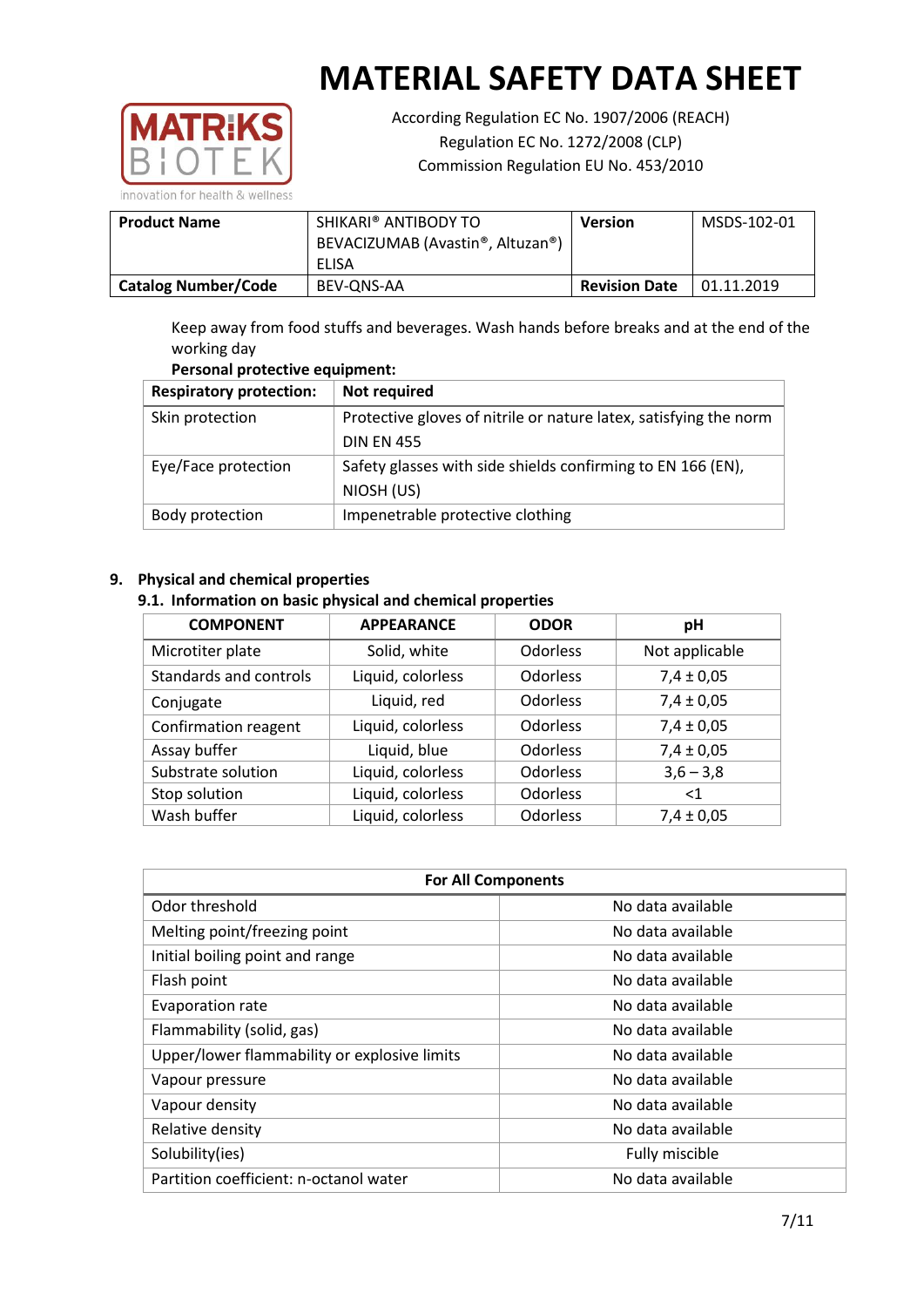

According Regulation EC No. 1907/2006 (REACH) Regulation EC No. 1272/2008 (CLP) Commission Regulation EU No. 453/2010

**Product Name SHIKARI® ANTIBODY TO** BEVACIZUMAB (Avastin®, Altuzan®) ELISA **Version** MSDS-102-01 **Catalog Number/Code** BEV-QNS-AA **Revision Date** 01.11.2019

| Auto-ignition temperature   | Product is not self-igniting                 |
|-----------------------------|----------------------------------------------|
| Decomposition temperature   | No data available                            |
| <b>Viscosity</b>            | No data available                            |
| <b>Explosive properties</b> | Product does not present an explosion hazard |
| Oxidizing properties        | No data available                            |

## **9.2. Other information**

No other information available.

## **10. Stability and reactivity**

## **10.1. Reactivity**

Not reactive under normal conditions of storage and manipulation. Sodium azide has been reported to form lead or copper azide in laboratory plumbing (heavy metals) which may explode on percussion. Treatment of sodium azide with strong acids gives hydrazoic acid, which is also extremely toxic.

### **10.2. Chemical stability**

Mixture is chemically stable under normal conditions of storage and manipulation. Overheating may cause thermal decomposition.

### **10.3. Possibility of hazardous reactions**

Sodium azide has been reported to form lead or copper azide in laboratory plumbing (heavy metals) which may explode on percussion.

### **10.4. Conditions to avoid**

Stable under normal conditions. Keep away from direct sunlight and heat sources. Do not mix with strong acids and heavy metals.

### **10.5. Incompatible materials**

Strong acids, heavy metals, halogenated hydrocarbons.

## **10.6. Hazardous decomposition products**

Material does not decompose at ambient temperatures. Incomplete combustion and thermolysis may produce toxic, irritating and flammable decomposition products (such as carbon monoxide, carbon dioxide, sooth, aldehydes and other products of organic compounds decomposition, sulfur / nitrogen oxides).

### **11. Toxicological information**

### **11.1. Information on toxicological effects**

### **11.1.1. Acute toxicity**

Based on available data, the classification criteria are not met. Based on composition, the mixture has low acute toxicity and no adverse effects for human health are expected under applicable conditions of exposure sodium azide.

### **11.1.2. Skin corrosion/irritation**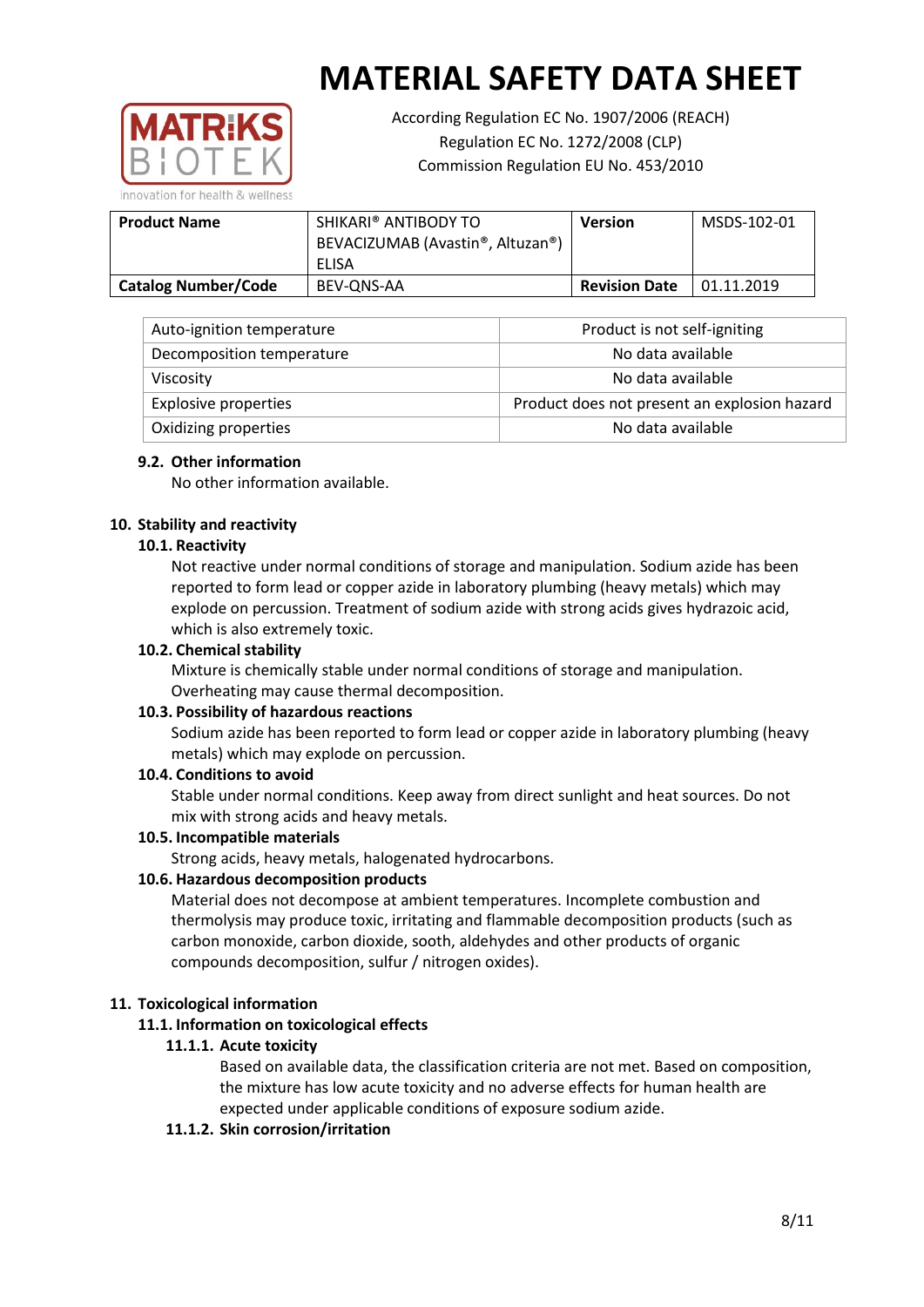

According Regulation EC No. 1907/2006 (REACH) Regulation EC No. 1272/2008 (CLP) Commission Regulation EU No. 453/2010

| <b>Product Name</b>        | SHIKARI® ANTIBODY TO<br>BEVACIZUMAB (Avastin®, Altuzan®)<br>ELISA | Version              | MSDS-102-01 |
|----------------------------|-------------------------------------------------------------------|----------------------|-------------|
| <b>Catalog Number/Code</b> | BEV-ONS-AA                                                        | <b>Revision Date</b> | 01.11.2019  |

Based on available data, the classification criteria are not met. Prolonged or repeated skin contact may cause mild irritation and dermatitis (skin inflammation). However, these effects do not required classification

# **11.1.3. Serious eye damage/irritation**

Based on available data, the classification criteria are not met. Direct contact with eyes may cause slight and temporary irritation. However, these effects do not required classification

## **11.1.4. Respiratory or skin sensitization**

Based on available data, the classification criteria are not met. Compounds have no sensitization effects.

# **11.1.5. Germ cell mutagenicity**

Based on available data, the classification criteria are not met. Compounds have no potential for mutagenic activity.

## **11.1.6. Carcinogenicity**

Based on available data, the classification criteria are not met. Compounds have no potential for carcinogenic activity.

## **11.1.7. Reproductive toxicity**

Based on available data, the classification criteria are not met. Compounds have no potential for reproductive toxicity.

## **11.1.8. STOT-single exposure**

Based on available data, the classification criteria are not met

## **11.1.9. STOT-repeated exposure**

Based on available data, the classification criteria are not met.

### **11.1.10. Aspiration hazard**

Based on available data, the classification criteria are not met.

## **12. Ecological information**

## **12.1. Toxicity**

No data available.

- **12.2. Persistence and degradability** No data available.
- **12.3. Bio accumulative potential** No data available.
- **12.4. Mobility in soil**

No data available.

### **12.5. Results of PBT and vPvB assessment**

The substances in the mixture do not meet the PBT/vPvB criteria according to REACH, annex XIII (content <0,1% w/w); the substances in the mixture are not included in the Candidate List of SVHC.

**12.6. Other adverse effects**

No data available.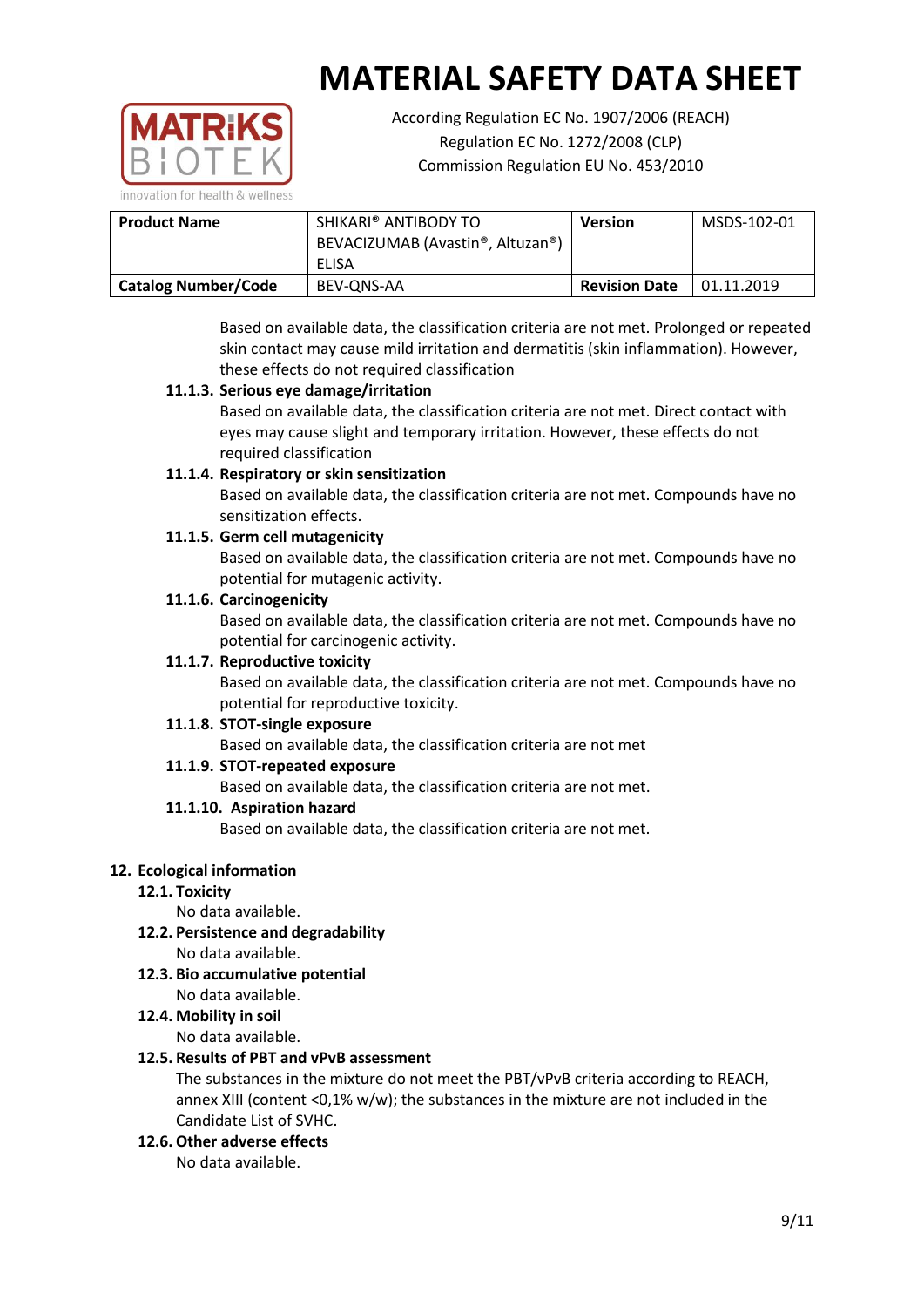

According Regulation EC No. 1907/2006 (REACH) Regulation EC No. 1272/2008 (CLP) Commission Regulation EU No. 453/2010

| <b>Product Name</b>        | SHIKARI® ANTIBODY TO<br>BEVACIZUMAB (Avastin®, Altuzan®)<br>ELISA | <b>Version</b>       | MSDS-102-01 |
|----------------------------|-------------------------------------------------------------------|----------------------|-------------|
| <b>Catalog Number/Code</b> | BEV-ONS-AA                                                        | <b>Revision Date</b> | 01.11.2019  |

## **13. Disposal considerations**

## **13.1. Waste treatment methods**

Product: Waste should be disposed of in accordance with federal, state and local environmental control regulations. Must not be composed together with household garbage.

Uncleaned packaging: Waste should be disposed of in accordance with federal, state and local environmental control regulations. Must not be composed together with household garbage.

General notes: Water hazard class 1 (German Regulation) (Self-assessment): Slightly hazardous for water. Do not allow undiluted product or large quantities of it to reach ground water, water course or sewage system

## **14. Transport information**

The mixture is not classified as dangerous for transport according to ADR/RID/IMDG/ICAO/IATA/ **DGR** 

- **14.1. UN number:** None
- **14.2. Un proper shipping name:** None
- **14.3. Transport hazard class(es):** None
- **14.4. Packing group:** None
- **14.5. Environmental hazards:** None
- **14.6. Special precautions for user:** Not applicable.
- **14.7. Transport in bulk according to Annex II of MARPOL 73/78 and the IBC Code:** Not applicable.

## **15. Regulatory information**

This Safety Data Sheet is prepared according to;

REGULATION (EC) No 1907/2006 OF THE EUROPEAN PARLIAMENT AND OF THE COUNCIL of 18 December 2006 concerning the Registration, Evaluation, Authorization and Restriction of Chemicals (REACH), establishing a European Chemicals Agency, amending Directive 1999/45/EC and repealing Council Regulation (EEC) No 793/93 and Commission Regulation (EC) No 1488/94 as well as Council Directive 76/769/EEC and Commission Directives 91/155/EEC, 93/67/EEC, 93/105/EC and 2000/21/EC

## **15.1. Safety, health and environmental regulations/legislation specific for the substance or mixture**

No data available.

### **15.2. Chemical safety assessment**

No data available.

### **16. Other information**

**16.1. "H code" and "R Phrases" used in this document**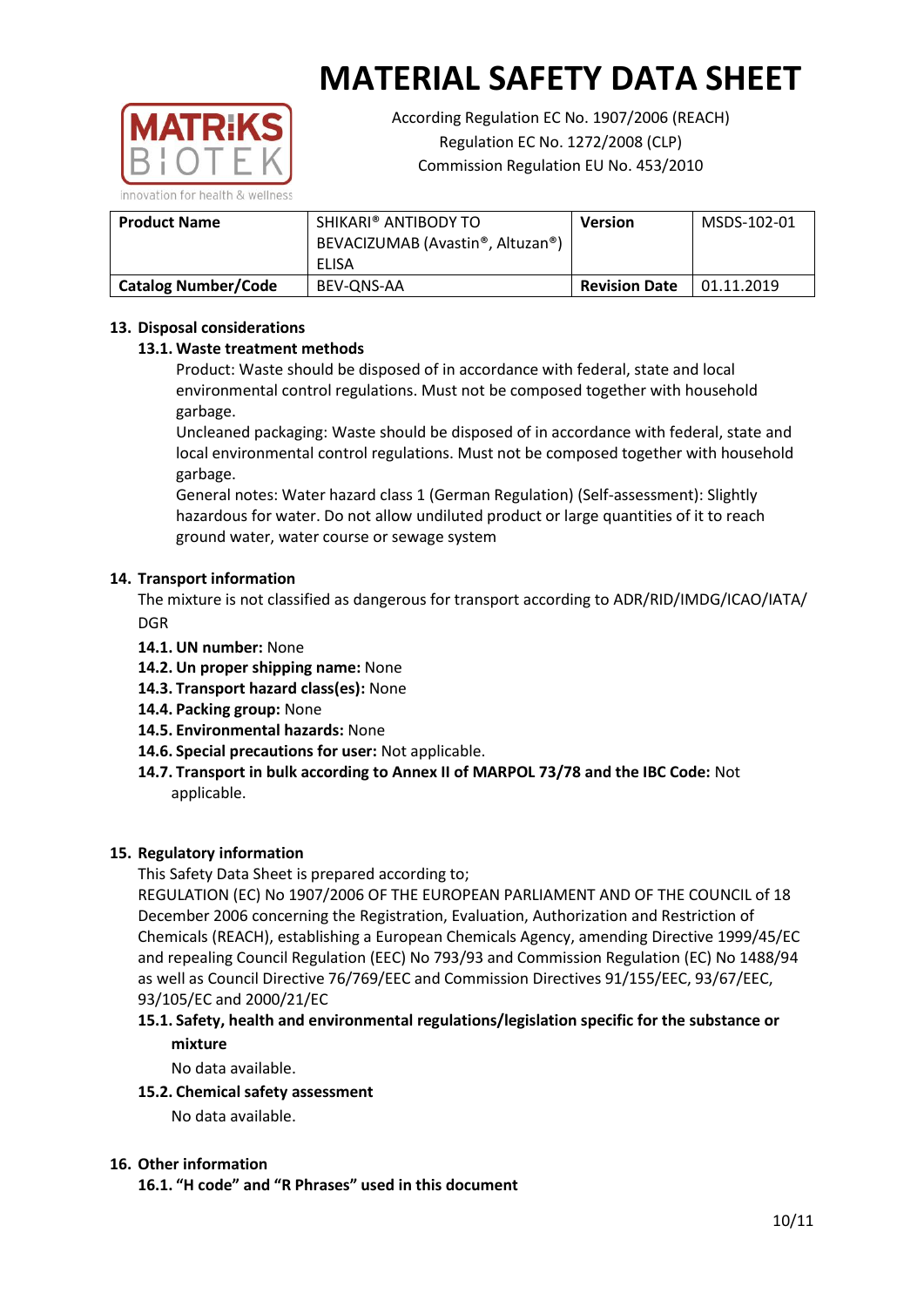

According Regulation EC No. 1907/2006 (REACH) Regulation EC No. 1272/2008 (CLP) Commission Regulation EU No. 453/2010

| <b>Product Name</b>        | SHIKARI® ANTIBODY TO<br>BEVACIZUMAB (Avastin®, Altuzan®) | <b>Version</b>       | MSDS-102-01 |
|----------------------------|----------------------------------------------------------|----------------------|-------------|
|                            | ELISA                                                    |                      |             |
| <b>Catalog Number/Code</b> | BEV-ONS-AA                                               | <b>Revision Date</b> | 01.11.2019  |

| H301            | <b>Toxic if swallowed</b>                                                                          |
|-----------------|----------------------------------------------------------------------------------------------------|
| H311            | Toxic in contact with skin                                                                         |
| H314            | Causes severe skin burns and eye damage                                                            |
| H315            | Causes skin irritation                                                                             |
| H317            | May cause an allergic skin reaction                                                                |
| H319            | Cause serious eye irritation                                                                       |
| H331            | Toxic if inhaled                                                                                   |
| H335            | May cause respiratory irritation                                                                   |
| H400            | Very toxic to aquatic life                                                                         |
| H410            | Very toxic to aquatic life with long lasting effects                                               |
| R23/24/25       | Toxic by inhalation, in contact with skin and if swallowed                                         |
| R34             | Causes burns                                                                                       |
| R37             | Irritating to respiratory system                                                                   |
| R36/37/38       | Irritating to eyes, respiratory system and skin                                                    |
| R43             | May cause sensitisation by skin contact                                                            |
| R50/53          | Very toxic to aquatic organisms, may cause long-term adverse effects in the<br>aquatic environment |
|                 | 16.2. "P statements" and "S Phrases" used in this document                                         |
| S <sub>26</sub> | In case of contact with eyes, rinse immediately with plenty of water and seek                      |

| S <sub>26</sub> | In case of contact with eyes, rinse immediately with plenty of water and seek<br>medical advice.              |
|-----------------|---------------------------------------------------------------------------------------------------------------|
| S <sub>28</sub> | After contact with skin, wash immediately with plenty of (to be specified by<br>the manufacturer).            |
| S36/37          | Wear suitable protective clothing and gloves.                                                                 |
| S39             | Wear eye/face protection.                                                                                     |
| S45             | In case of accident or if you feel unwell seek medical advice immediately<br>(show the label where possible). |
| S60             | This material and its container must be disposed of as hazardous waste.                                       |
| S61             | Avoid release to the environment. Refer to special instructions/safety data<br>sheet.                         |